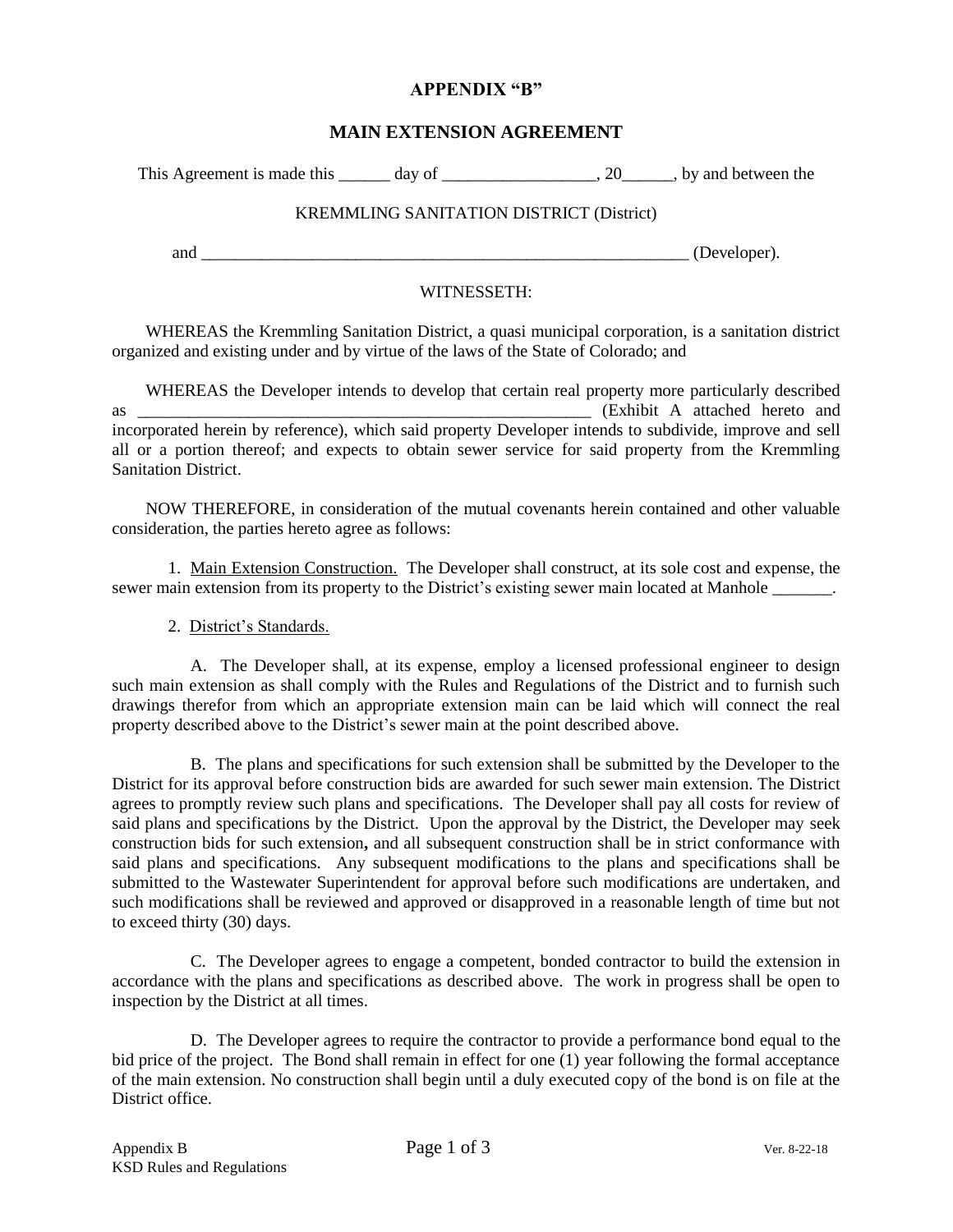E. The Developer agrees to be responsible for furnishing "as built" drawings of the completed main extension to the District and to furnish the District executed copies of any and all easements and right-of-way agreements as, in the sole opinion of the District, are essential to enable it to maintain the main extension in the future. The Developer shall also cause the main extension to be conveyed to the District by Quit Claim Deed or Warranty Deed as the District may request.

3. District's Rules and Regulations. The Developer and all persons ultimately receiving sewer service by means of such sewer main extension agree to be bound by these Rules and Regulations and the Bylaws of the District in effect at the time of the execution of this Agreement and as they may be subsequently amended.

4. Acceptance of Main Extension. Promptly after the Developer has paid for and discharged any and all obligations arising from its construction of the main extension, the District agrees to accept the main extensions upon finding that:

- A. The Developer has submitted acceptable "as built" drawings to the District for such main extensions.
- B. The main extension meets, in all respects, the requirements set forth in the sewer design and construction standards established by the District.
- C. The Developer has conveyed to the District such easements as are determined by the District to be necessary for the installation, construction, repair, maintenance and replacement of the sewer main extension.
- D. The Developer has conveyed the main extension to the District free and clear of all liens and encumbrances, properly described by certified survey.
- E. No physical connections for sewer service shall be made until the main extension has been accepted by the District.
- F. If a deeded sewer main runs under a driveway, private road, or landscaped area, the owner of the property shall be responsible for repair of damage incurred in these areas during the maintenance of said mains.
- G. Developer must stub sewer service, including but not limited to a service lateral, to a point established by the District.

5. Warranty of Workmanship and Materials. The Developer hereby warrants and guarantees to the District for a period of one (1) year from the date of acceptance by the District, all workmanship and materials performed in connection with or incorporated into the main extension. Developer agrees that it shall, at its sole cost and expense, correct all defects in materials and workmanship appearing in or resulting from the construction of the main extension to be performed by Developer under this Agreement.

6. Attorney, Engineering and Inspection Fees. It is understood that the District will incur legal, administrative, engineering and inspection costs associated with the main extension sought by the Developer. Therefore, prior to the commencement of construction of the main extension, the Developer shall deliver to the District a non-refundable payment in the amount equal to Two Dollars (\$2.00) per lineal foot of the proposed main extension. Such payment shall be applied by the District toward such costs. Any costs incurred over and above the \$2.00 per lineal foot shall be paid by the Developer prior to acceptance of main extension and connection of service.